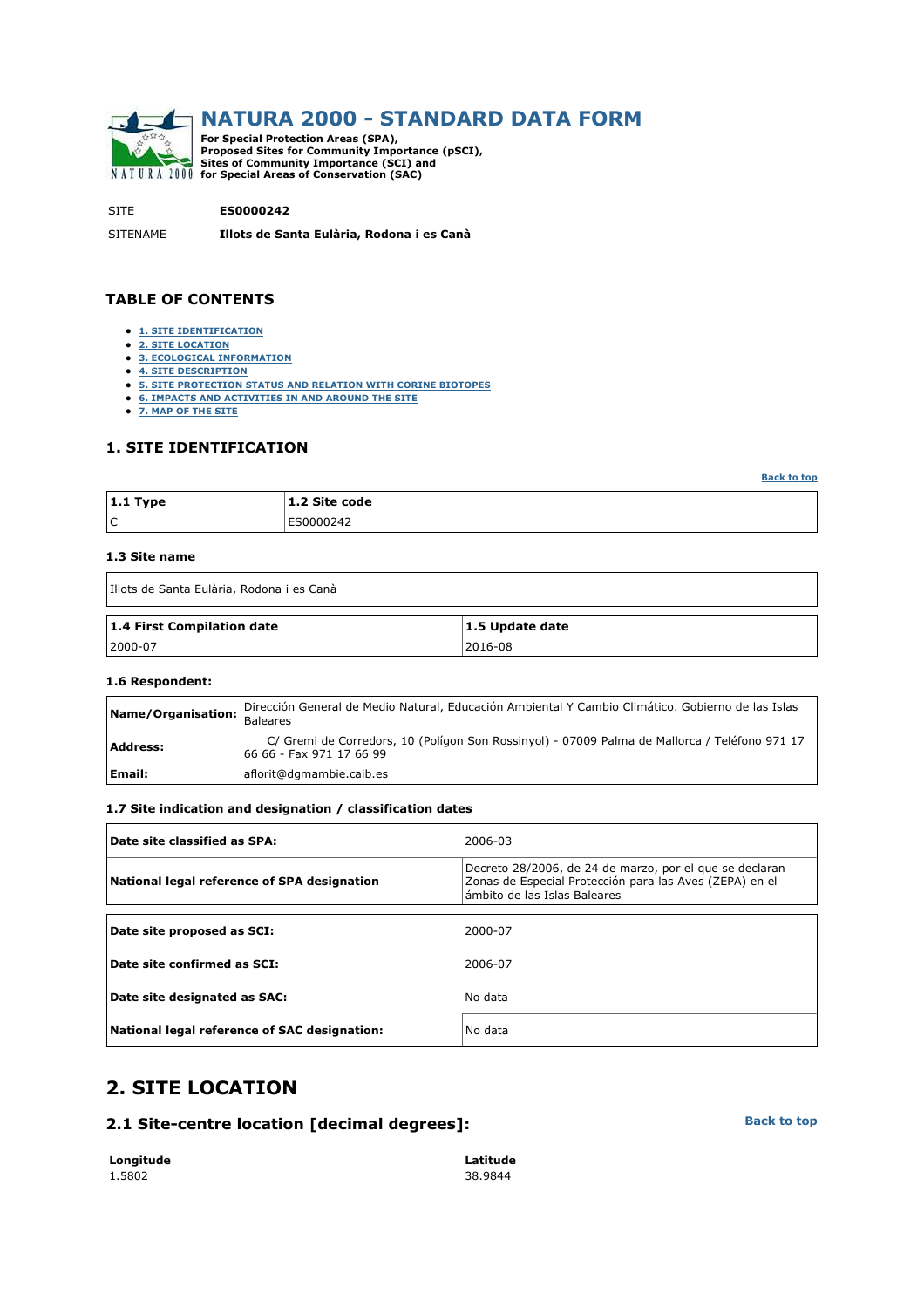70.19 88.0

**2.2 Area [ha]: 2.3 Marine area [%]**

**2.4 Sitelength [km]:**

0.0

### **2.5 Administrative region code and name**

| <b>NUTS level 2 code</b> | <b>Region Name</b> |
|--------------------------|--------------------|
| ES53                     | Illes Balears      |

### **2.6 Biogeographical Region(s)**

Marine Mediterranean %) (88.0

%) Mediterranean (12.0 %)

# **3. ECOLOGICAL INFORMATION**

### **3.1 Habitat types present on the site and assessment for them**

**Back to top**

| <b>Annex I Habitat types</b> |    |           |                   |                  | Site assessment |                  |                            |                     |        |
|------------------------------|----|-----------|-------------------|------------------|-----------------|------------------|----------------------------|---------------------|--------|
| Code                         | PF | <b>NP</b> | Cover [ha]        | Cave<br>[number] | Data<br>quality | A B C<br>A B C D |                            |                     |        |
|                              |    |           |                   |                  |                 | Representativity | Relative<br><b>Surface</b> | <b>Conservation</b> | Global |
| 1120 <sub>0</sub>            |    |           | 69.19330199999999 |                  |                 |                  |                            | A                   | А      |
| 1240H                        |    |           | 0.7019            |                  |                 |                  | ◡                          | A                   | А      |

**PF: for the habitat types that can have a non-priority as well as a priority form (6210, 7130, 9430) enter "X" in the column PF to indicate the priority form.** 

**NP: in case that a habitat type no longer exists in the site enter: x (optional) Cover: decimal values can be entered** 

**Caves: for habitat types 8310, 8330 (caves) enter the number of caves if estimated surface is not available.** 

**Data quality: G = 'Good' (e.g. based on surveys); M = 'Moderate' (e.g. based on partial data with some extrapolation); P = 'Poor' (e.g. rough estimation)** 

### **3.2 Species referred to in Article 4 of Directive 2009/147/EC and listed in Annex II of Directive 92/43/EEC and site evaluation for them**

| <b>Species</b> |      |                                  | <b>Population in the site</b> |           |                            |     |     | <b>Site assessment</b> |             |      |                 |              |                |       |  |
|----------------|------|----------------------------------|-------------------------------|-----------|----------------------------|-----|-----|------------------------|-------------|------|-----------------|--------------|----------------|-------|--|
| <b>Group</b>   | Code | <b>Scientific</b><br><b>Name</b> | $\mathbf{s}$                  | <b>NP</b> | <b>Size</b><br><b>Type</b> |     |     |                        | <b>Unit</b> | Cat. | Data<br>quality | A B C D      | A B C          |       |  |
|                |      |                                  |                               |           |                            | Min | Max |                        | C R V P     |      | Pop.            | Cons.        | Isol.          | Glob. |  |
| B              | A010 | <b>Calonectris</b><br>diomedea   |                               |           | r                          | 51  | 100 | p                      |             | G    | C               | B            | C              | B     |  |
| R              | 1224 | Caretta caretta                  |                               |           | W                          |     |     |                        | C           |      | C               | B            | C              | B     |  |
| B              | A014 | <b>Hydrobates</b><br>pelagicus   |                               |           |                            | 51  | 100 | p                      |             | G    | C               | B            | C              | B     |  |
| B              | A181 | Larus audouinii                  |                               |           | r                          | 51  | 100 | p                      |             | G    | C               | $\mathsf{C}$ | C              | C     |  |
| B              | A181 | Larus audouinii                  |                               |           | W                          |     |     |                        | C           |      | C               | C            | C              | C     |  |
| B              | A181 | Larus audouinii                  |                               |           | c                          |     |     |                        | C           |      | C               | C            | C              | C     |  |
| R              | 1252 | <b>Podarcis</b><br>pityusensis   |                               |           | p                          |     |     |                        | C           |      | C               | A            | $\overline{A}$ | A     |  |
| M              | 1349 | <b>Tursiops</b><br>truncatus     |                               |           | p                          |     |     |                        | C           |      | C               | B            | C              | B     |  |

**Group: A = Amphibians, B = Birds, F = Fish, I = Invertebrates, M = Mammals, P =**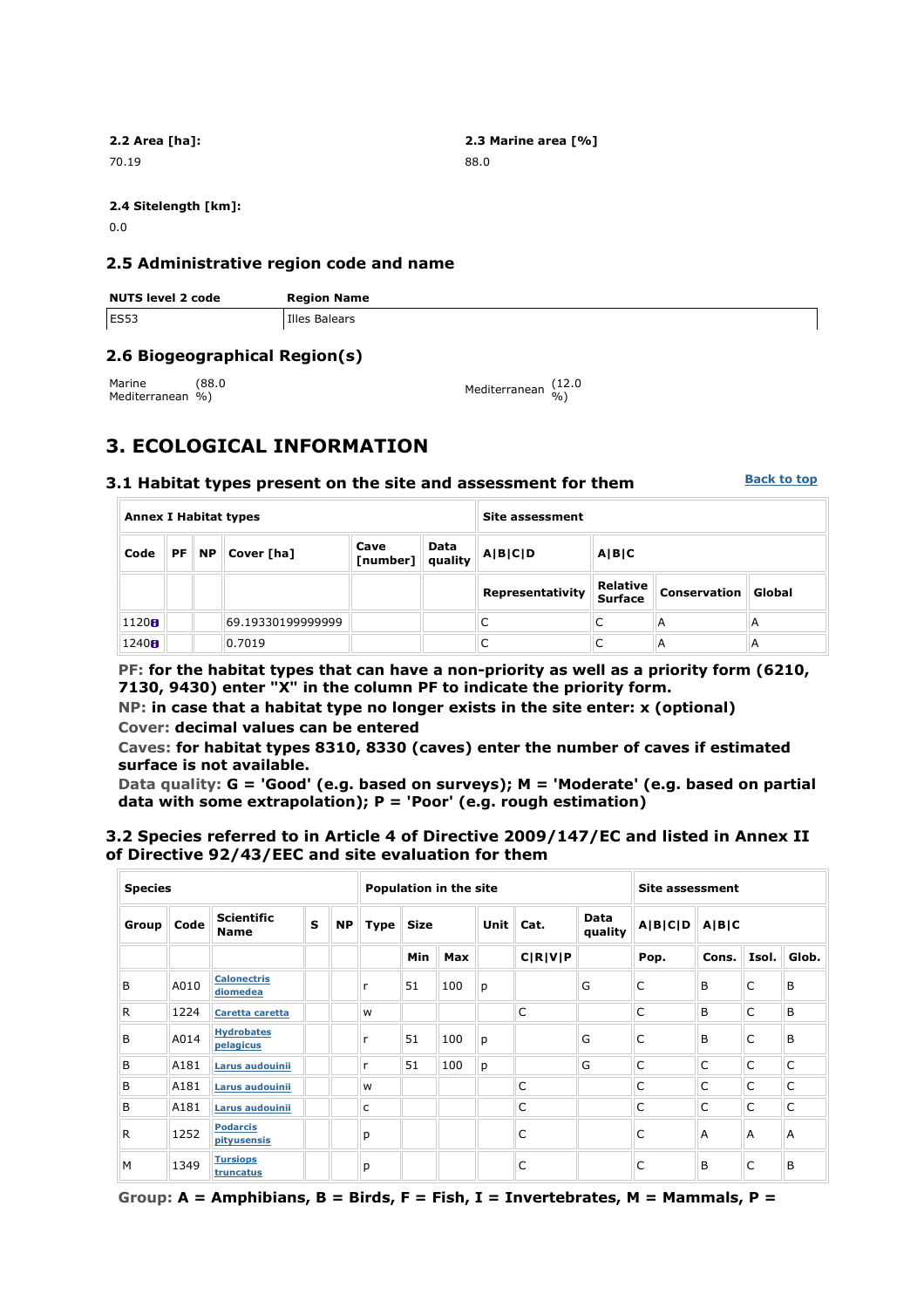### **Plants, R = Reptiles**

**S: in case that the data on species are sensitive and therefore have to be blocked for any public access enter: yes** 

**NP: in case that a species is no longer present in the site enter: x (optional) Type: p = permanent, r = reproducing, c = concentration, w = wintering (for plant and non-migratory species use permanent)** 

**Unit: i = individuals, p = pairs or other units according to the Standard list of population units and codes in accordance with Article 12 and 17 reporting (see reference portal)** 

**Abundance categories (Cat.): C = common, R = rare, V = very rare, P = present - to fill if data are deficient (DD) or in addition to population size information** 

**Data quality: G = 'Good' (e.g. based on surveys); M = 'Moderate' (e.g. based on partial data with some extrapolation); P = 'Poor' (e.g. rough estimation); VP = 'Very poor' (use this category only, if not even a rough estimation of the population size can be made, in this case the fields for population size can remain empty, but the field "Abundance categories" has to be filled in)** 

## **4. SITE DESCRIPTION**

### **4.1 General site character**

**Back to top**

| Habitat class       | % Cover |
|---------------------|---------|
| NO1                 | 93.0    |
| N03                 | 7.0     |
| Total Habitat Cover | 100     |

### **Other Site Characteristics**

**Islotes de la costa SE de Ibiza. El mayor de ellos, la Illa de Santa Eulària, tiene poco más de cuatro hectáreas de superficie. Se encuentran separados de la costa por un canal poco profundo de unos 500 m de anchura. LA costa inmediata se encuentra totalmente ocupada por edificaciones, playas turísticas y puertos deportivos.**

### **4.2 Quality and importance**

**En estos islotes nidifican varias especies incluidas en el Anexo I de la Directiva 79/409/CEE. Además albergan tres poblaciones subespecíficas de la Lagartija de las Pitiusas, junto con invertebrados endémicos y microareales. Los fondos marinos se encuentran ocupados casi totalmente por praderas de Posidonia, hábitat prioritario del Anexo I de la Directiva Hábitats.**

### **4.4 Ownership (optional)**

| Type                  |                       | [%] |
|-----------------------|-----------------------|-----|
|                       | National/Federal      | 0   |
|                       |                       | 0   |
|                       | Public State/Province | 0   |
|                       | Any Public            | 50  |
| Joint or Co-Ownership |                       | ი   |
| Private               |                       | 50  |
| <b>Unknown</b>        |                       | 0   |
| lsum                  |                       | 100 |

## **5. SITE PROTECTION STATUS (optional)**

| 5.1 Designation types at national and regional level: | <b>Back to top</b> |      |           |      |           |
|-------------------------------------------------------|--------------------|------|-----------|------|-----------|
| Code                                                  | Cover [%]          | Code | Cover [%] | Code | Cover [%] |
| ES17                                                  | 100.0              |      |           |      |           |

### **5.3 Site designation (optional)**

**La parte terrestre se incluye en un Área Natural de Especial Interés, según la Ley 1/1991, de 30 de enero, de Espacios Naturales y de Régimen Urbanístico de las Áreas**